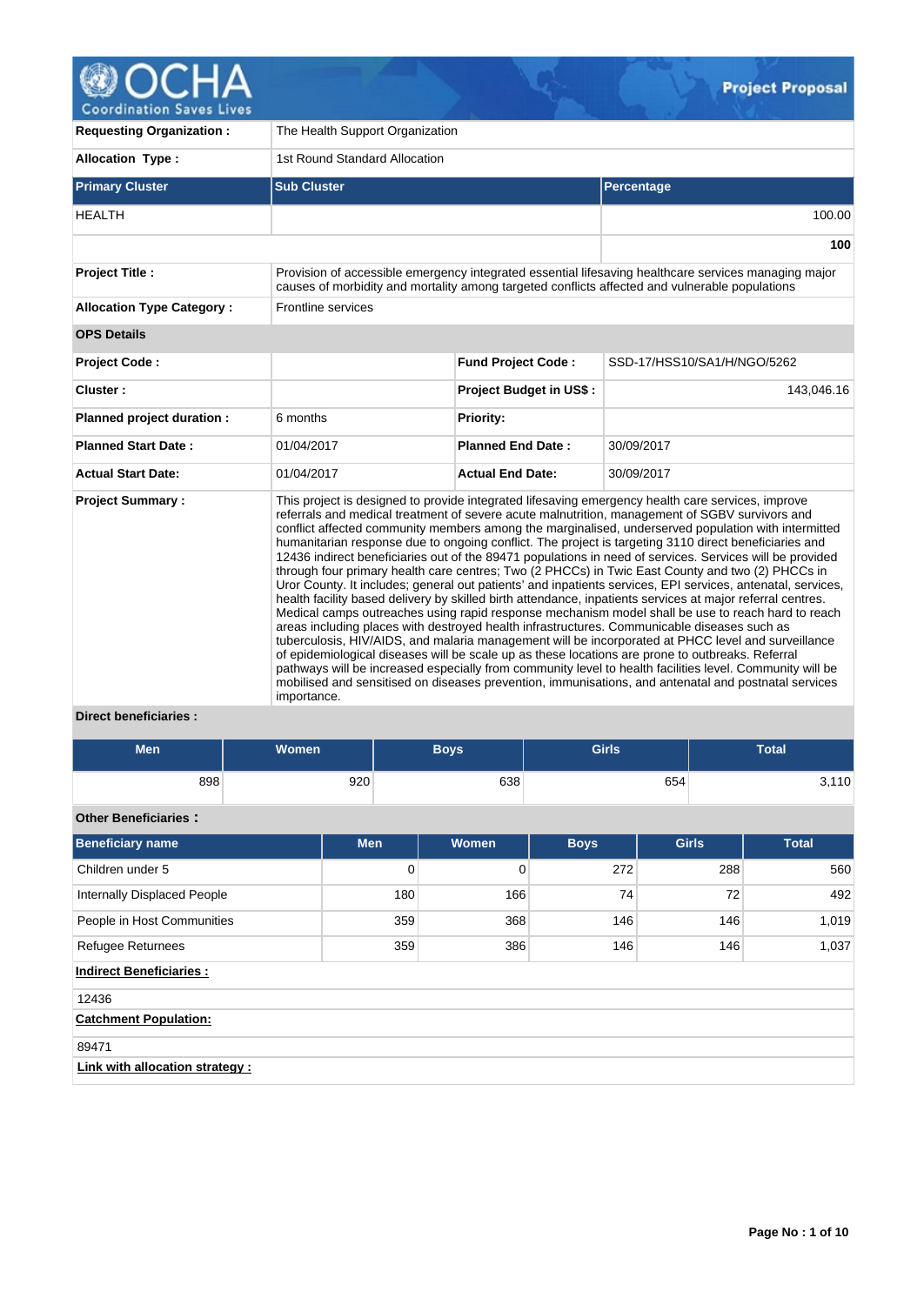This project is design to provide emergency live saving health care services targeting 3109 direct beneficiaries, and 12,436 indirect beneficiaries out of over 89741 most vulnerable populations of Twic East and Uror Counties of Jonglei state in line with all the three strategic objectives of 2017 humanitarian response plan. There is no access to emergency health care services at the moment after closer of World bank project phase I in June 2016. As at October 2016, In Jonglei, 33.3 %( Hospitals), 81.80% (Primary Healthcare Centre's), 98.30 %( Primary Healthcare Units) averaging 96.30% total of all Health Facilities in the location closed-representing a total funding gap in excess of 1.1M in Jonglei. In Uror County, the fighting that took place in Yuai Payam in February 2017, displaced more than 5000 populations and affected Yuai PHCC and impacted more on the existing health problems faced by the community.

The January/February 2017 joint assessment by THESO/UNICEF and other partners in Twic East, and Uror revealed that even though all age groups and sex are not having access to health care services, women of reproductive age and under five children are in dire needs of services compared to others due to lack of services as most health facilities are closed. THESO in partnership with all the county health departments will be providing lives saving interventions of all essential health activities. Health statistics from the January – February 2017 assessments revealed an increased morbidity and mortality from epidemic prone disease outbreaks (measles/malaria/ cholera), common childhood illnesses, malnutrition, pregnancy related complications, Tuberculosis and other communicable diseases in these locations. THESO intend to intervene and manage the worsening health situation working closely with ministry of health at all levels, health cluster, and other partners providing services in different clusters at county level. The World Bank funding phase II earmarked to start in July 2017, will help address filling the gaps in services delivery as the humanitarian response fund will be use to provide lives saving services in a few selected major referral health facilities in each county.

THESO intend to provide gender sensitive integrated health care services that will meet the health needs of all patients and clients of different age groups and sex. THESO will provide just distribution of resources as per guidance of community members, create or strengthen networks of relationships across divisions, use participatory processes for decision making, support traditional or indigenous mechanisms for conflict resolution and reconciliation, inclusion of diversity of ethnic or religious groups, gender, or youth in programme activities and leadership structures. This will make the project become a uniting factor rather than a contributing factor or source of conflict that will affect access and utilisation of the much-needed services. This will improve accountability and transparency to affected people and the authorities.

### **Sub-Grants to Implementing Partners :**

| <b>Partner Name</b>                                   | <b>Partner Type</b> | <b>Budget in US\$</b>       |
|-------------------------------------------------------|---------------------|-----------------------------|
|                                                       |                     |                             |
| Other funding secured for the same project (to date): |                     |                             |
| <b>Other Funding Source</b>                           |                     | <b>Other Funding Amount</b> |

# **Organization focal point :**

| <b>Name</b>     | <b>Title</b>                           | <b>Email</b>           | <b>Phone</b>  |
|-----------------|----------------------------------------|------------------------|---------------|
| Dr. Jeff Okello | Director                               | jeff@theso.org         | +211955065096 |
| Guma Richard    | <b>Health and Nutrition</b><br>Manager | richard.guma@theso.org | +211955976877 |
|                 |                                        |                        |               |

#### **BACKGROUND**

#### **1. Humanitarian context analysis**

The Counties of Twic East and Uror are in dire needs of emergency health services following the closer of health facilities in July 2016 when world bank project came to an end. As at October 2016, In Jonglei, 33.3 %( Hospitals), 81.80% (Primary Healthcare Centre's), 98.30 %( Primary Healthcare Units) averaging 96.30% total of all Health Facilities in the location closed-representing a total funding gap in excess of 1.1M in Jonglei state. The results of the February 2017, THESO/UNICEF join assessment revealed that more than 95% of the health facilities in these counties where non-functional with over 200, 000 populations. Most health facilities in these locations were destroyed and or looted during the 2013/2015 war and where never rehabilitated. Since returned of populations from Minkaman IDPs, Bor PoC and other locations, the health needs of the populations have surged up and requires urgent response. In Uror County, the fighting that took place in Yuai Payam in February 2017, displaced more than 5000 populations and affected Yuai PHCC and impacted more on the existing health problems faced by the community. The join assessment reports revealed that even though all age groups and sex are not having access to health care services, women of reproductive age and under five children are in dire needs of services compared to others due to lack of services as most health facilities are closed. All health facilities are out of essentials supplies and mixed set of skilled health cadres to provide the much-needed services. In addition, delayed funding from 2016 midaluly in these locations has resulted in a massive scale down of essential health services. THESO in partnership with all the county health departments will be providing lives saving interventions of all essential health activities. Generally, the health needs in these locations are enormous ranging from lack of EPI, Safe deliveries, breakage in referral pathways, limited outpatient services, stock out of essential supplies, Lack of access to some locations. Health statistics from the January – February 2017 assessments reveal an increased morbidity and mortality from epidemic prone disease outbreaks (measles/malaria/ cholera) common childhood illnesses, pregnancy related complications, HIV/AIDS and Tuberculosis in these locations and THESO intend to go on the ground and manage the appealing health situation working closely with ministry of health at all levels, health cluster, and other partners providing services in different clusters at county level. The World Bank funding phase II earmarked to start in July 2017, will help address filling the gaps in services delivery as the humanitarian response fund will be use to provide lives saving services in a few selected major referral health facilities in each county. THESO is requesting for South Sudan Humanitarian Fund to provide lives saving emergency health care services to population of the two counties. THESO will use this grant to start provision of emergency health services provision in Yuai and Motot PHCCs of Uror County and Panyagor PHCC, and Paliau PHCC of Twic East County targeting 3110 direct beneficiaries, 12436 indirect beneficiaries out of 89471 populations in need of emergency health services. THESO will work closely with WHO, UNICEF, health cluster and MoH in ensuring additional funding is source to expand services to other PHCCs and PHCUs; timely distribution of lifesaving essentials supplies is not interrupted and deploys mixed cadres of skilled workforce that will implement scale up and efficient response to the ongoing needs. THESO intend to provide gender sensitive integrated health care services that will meet the health needs of all patients and clients of different age groups and sex.

#### **2. Needs assessment**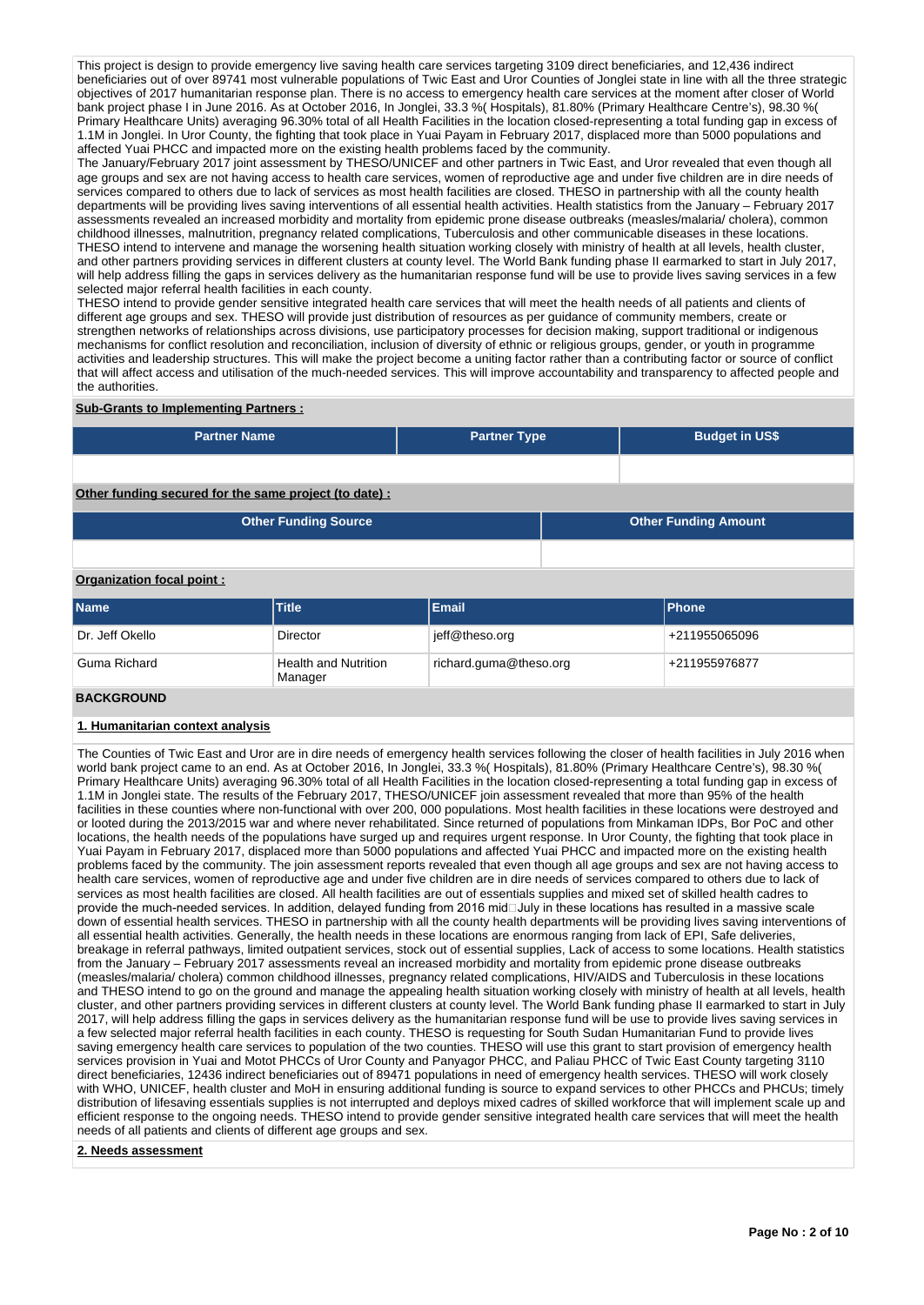THESO will use the assessment reports that will be generated by UNICEF following the February 2017 assessments conducted I these two counties.The results of the February 2017, THESO/UNICEF join assessment revealed that more than 95% of the health facilities in these counties where non-functional with over 200, 000 populations. Most health facilities in these locations were destroyed and or looted during the 2013/2015 war and where never rehabilitated. In Uror County, the fighting that took place in Yuai Payam in February 2017, displaced more than 5000 populations and affected Yuai PHCC and impacted more on the existing health problems faced by the community. The join assessment reports revealed that even though all age groups and sex are not having access to health care services, women of reproductive age and under five children are in dire needs of services compared to others due to lack of services as most health facilities are closed. All health facilities were out of essentials supplies and mixed set of skilled health cadres to provide the much-needed services. In addition, delayed funding from 2016 mid $\Box$ July in these locations has resulted in a massive scale down of essential health services

#### **3. Description Of Beneficiaries**

The project targets 3,110 (898 men, 920 women, 654 girls and 638 boys) as direct beneficiaries and 12,436 indirect beneficiaries out of the 89,471 vulnerable populations mixed of the host communities, returnees, and internally displaced persons in Twic East and Uror Counties of Jonglei state. The project has targeted 3110 direct beneficiaries through four PHCCs in the next six months and would require more resources to scale up activities to other health facilities within the counties so that accessibility of services become more easier to all.

### **4. Grant Request Justification**

The populations in the two counties of Twic East, and Uror are in dire needs of emergency health interventions since world bank health project came to an in June 2016. THESO/UNICEF joint assessment in February revealed that the total population are in urgent need of accessible health care however women of reproductive age and children under-fives are in more needs than other age groups and sex. The most vulnerable populations in urgent needs are <5 children, Pregnant and Lactating Women, and the elderly, particularly in the opposition control areas of Uror and Twic East who are more prone to both morbidity and mortality and decreased in disability adjusted life years of the affected populations. As such it is of utmost importance that THESO needs urgent funding to meet the emergency health needs of boys; girls; men; women and the elderly IDPs and host community in the two areas. The proposed project will put in place emergency health measures including mobile clinics outreaches in hard to reach areas addressing the health needs and scale up THESO surge capacity to meet high number of IDPs and host community affected by the current crisis targeting children <5; PLW, and the elderly. There is need to continue and expand the current provision of health services so that communities can access and utilize quality health care services through primary health care centres and units. THESO will provide just distribution of resources as per quidance of community members, create or strengthen networks of relationships across divisions, use participatory processes for decision making, support traditional or indigenous mechanisms for conflict resolution and reconciliation, inclusion of diversity of ethnic or religious groups, gender, or youth in programme activities and leadership structures. This will make the project become a uniting factor rather than a contributing factor or source of conflict that will affect access and utilisation of the much-needed services. This will improve accountability and transparency to affected people and the authorities. THESO is seeking SSHF to support provision of emergency health services through four health facilities in Twic East and Uror counties where there is no other partner providing health care services right now to provide emergency health services to 3110 direct beneficiaries, 12436 indirect beneficiaries out of 89471 vulnerable populations in dire needs of health services. THESO has submitted PCA to UNICEF to provide ICCM services to children under–fives in Twic East, and Uror that will be in partnership with other partners in WASH, and Nutrition. THESO has no other source of funding right now as the world bank project phase II is likely to start from July 2017 and this will also be used to complement services not covered by other funding to avoid duplication of resources as well as expand services to other health facilities that are not included in this request.

#### **5. Complementarity**

# **LOGICAL FRAMEWORK**

#### **Overall project objective**

To provide access to and utilization of integrated lifesaving emergency Primary healthcare, improve referrals and medical treatment of severe acute malnutrition, and treatment to SGBV survivors and conflict affected community members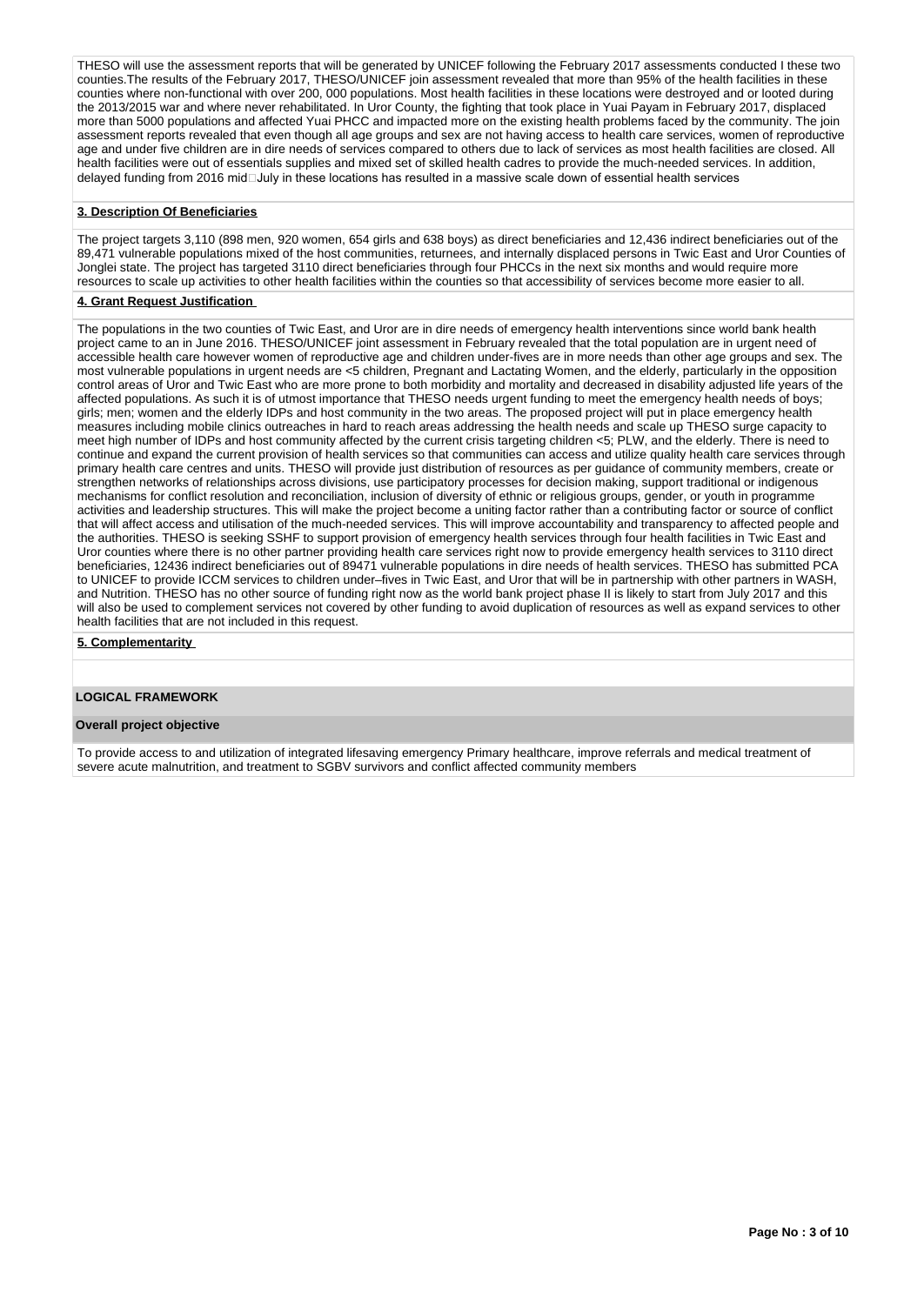| <b>HEALTH</b>                                                                                                                          |                                                                                                      |                                 |
|----------------------------------------------------------------------------------------------------------------------------------------|------------------------------------------------------------------------------------------------------|---------------------------------|
| <b>Cluster objectives</b>                                                                                                              | Strategic Response Plan (SRP) objectives                                                             | <b>Percentage of activities</b> |
| Improve access to essential health care for<br>conflict-affected and vulnerable populations.                                           | SO1: Save lives and alleviate the suffering of<br>those most in need of assistance and<br>protection | 60                              |
| Essential clinical health services are inclusive<br>and implemented with dignity targeting<br>specific needs of vulnerable populations | SO2: Protect the rights and uphold the dignity<br>of the most vulnerable                             | <b>20</b>                       |
| Improve access to psychosocial support and<br>mental health services for vulnerable people                                             | SO3: Support at-risk communities to sustain<br>their capacity to cope with significant threats       | 20                              |
| <b>Contribution to Cluster/Sector Objectives:</b>                                                                                      |                                                                                                      |                                 |

#### **Outcome 1**

Outcome 1: 3110 vulnerable populations lives healthy life in target area

# **Output 1.1**

# **Description**

4PHCCs operational seven days a week providing emergency outpatients and inpatients health care and nutrition services in line with the basic package of health services

# **Assumptions & Risks**

Funding availability

### **Indicators**

| <b>Cluster</b> | <b>Indicator</b><br>[Frontline services] Number of of children (under -<br>5) supplemented with Vitamin A                                                               | <b>Men</b> | <b>Women</b> | <b>Boys</b> Girls                                                                                                    |     | <b>Target</b> |
|----------------|-------------------------------------------------------------------------------------------------------------------------------------------------------------------------|------------|--------------|----------------------------------------------------------------------------------------------------------------------|-----|---------------|
|                |                                                                                                                                                                         |            |              |                                                                                                                      |     |               |
|                |                                                                                                                                                                         |            |              | 272                                                                                                                  | 288 | 560           |
|                |                                                                                                                                                                         |            |              |                                                                                                                      |     |               |
|                | [Frontline services] Number of children 6 to 59<br>months receiving measles vaccinations in<br>emergency or returnee situation                                          |            |              | 365                                                                                                                  | 392 | 757           |
|                |                                                                                                                                                                         |            |              |                                                                                                                      |     |               |
|                | [Frontline services] Number of deliveries attended<br>by skilled birth attendants in conflict-affected and<br>other vulnerable states                                   |            |              |                                                                                                                      |     | 65            |
|                |                                                                                                                                                                         |            |              |                                                                                                                      |     |               |
|                | [Frontline services] Number of children under 5<br>with severe acute malnutrition with medical<br>complications, who are clinically managed in<br>stabilization centers |            |              | 136                                                                                                                  | 122 | 258           |
|                |                                                                                                                                                                         |            |              | <b>Means of Verification</b> : Weekly facility reports, monthly reports, quarterly reports and end of project report |     |               |

# **Means of Verification :**

# **Activities**

### **Activity 1.1.1**

Timely distribution of drugs nutrition supplies, equipment and other essential supplies to all health facilities to provide integrated health services to populations

### **Activity 1.1.2**

Provide emergency immunization, deworming and vitamin A supplementation services at both health facility and out reaches in hard to reach areas to under one children (Boys and Girls) and women of childbearing age

# **Activity 1.1.3**

Conduct campaigns against meningitis and measles outbreaks at health facilities and outreaches in target areas

# **Activity 1.1.4**

Strengthen systems and capacity CHD and facility based staff to effectively scale –up equitable, evidence –based nutrition interventions' and provide robust data.

### **Activity 1.1.5**

Provide antenatal care and postnatal care services at health facility to pregnant and expectant mothers and infants while improving facility based child birth services to expectant mothers by skilled birth attendance (mid wives) at all health facilities

### **Activity 1.1.6**

Train 40 health workers on IDSR and ICCM, and essentials of public health

# **Outcome 2**

County health department able to provides emergency preparedness and response plan including surgical interventions

# **Output 2.1**

**Description**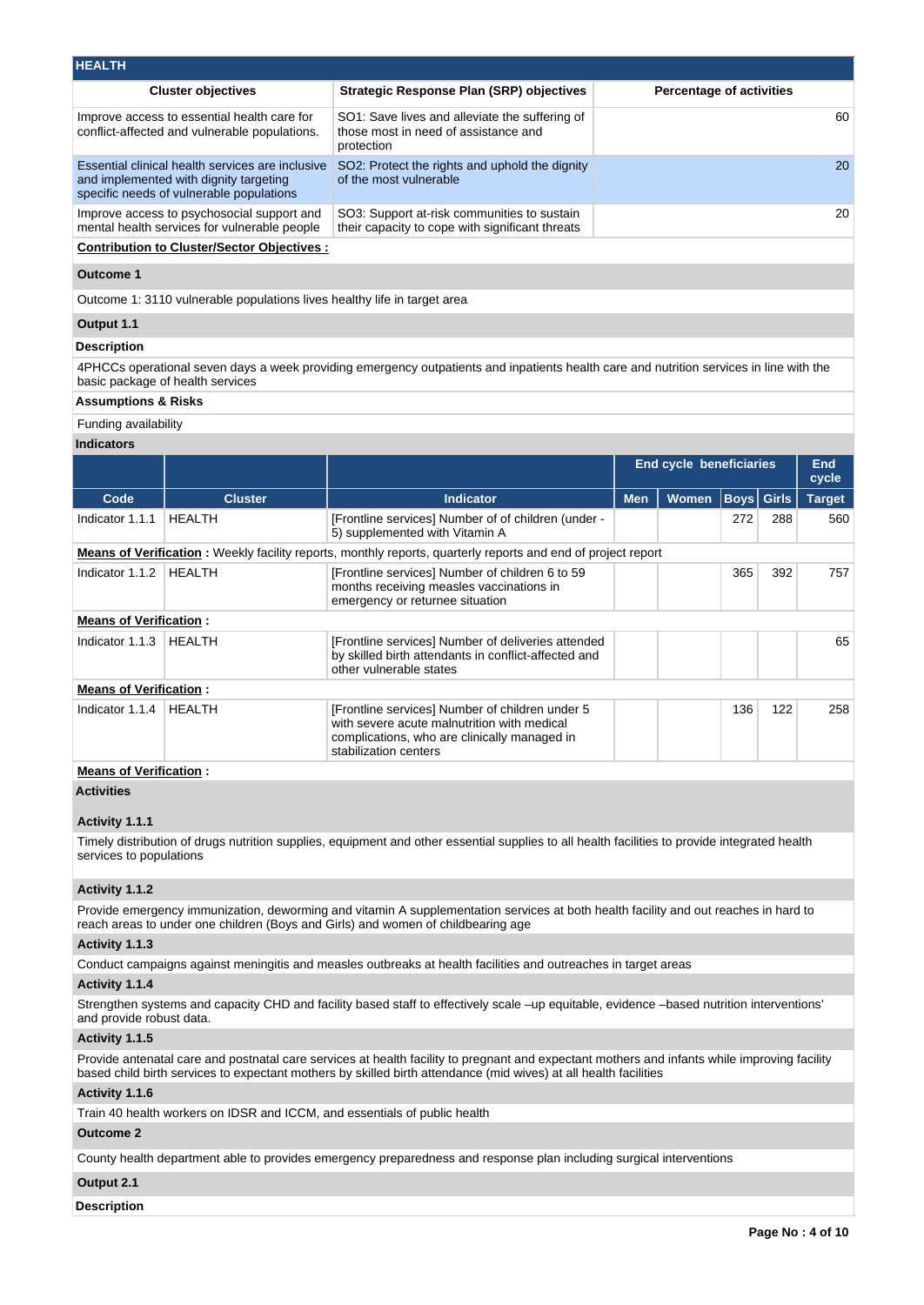Essential clinical health care services with dignity and care provided to to targeted vulnerable populations

# **Assumptions & Risks**

# Funding availability and accessibility

| <b>Indicators</b>             |                                                                 |                                                                                               |                                                                                              |  |                   |               |  |  |
|-------------------------------|-----------------------------------------------------------------|-----------------------------------------------------------------------------------------------|----------------------------------------------------------------------------------------------|--|-------------------|---------------|--|--|
|                               |                                                                 |                                                                                               | <b>End cycle beneficiaries</b><br><b>Men</b><br><b>Women</b><br><b>Indicator</b><br>15<br>15 |  |                   | End<br>cycle  |  |  |
| Code                          | <b>Cluster</b>                                                  |                                                                                               |                                                                                              |  | <b>Boys</b> Girls | <b>Target</b> |  |  |
| Indicator 2.1.1               | <b>HEALTH</b>                                                   | [Frontline services] Number of staff trained on<br>disease surveillance and outbreak response |                                                                                              |  |                   | 30            |  |  |
|                               | <b>Means of Verification:</b> Monthly Report, Quarterly Reports |                                                                                               |                                                                                              |  |                   |               |  |  |
| Indicator 2.1.2               | HEALTH                                                          | [Frontline services] Number of facilities with<br>functioning Cold chain in conflict states   |                                                                                              |  |                   | 4             |  |  |
| <b>Means of Verification:</b> |                                                                 |                                                                                               |                                                                                              |  |                   |               |  |  |
| Indicator 2.1.3               | HEALTH                                                          | [Frontline services] Number of health facilities<br>providing SGBV services                   |                                                                                              |  |                   | 4             |  |  |

# **Means of Verification :**

# **Activities**

# **Activity 2.1.1**

Increase the accessibility of health and reproductive health facilities that integrate GBV related services.

### **Activity 2.1.2**

Enhance the capacity of health workers to deliver quality care to survivors through training, support and supervision

# **Activity 2.1.3**

Provide post exposure prophylaxis (PEP) to clients exposed to rapes, and other form of sexual gender based violence

### **Activity 2.1.4**

Children with severe acute malnutrition access and utilise appropriate management and care at designated health facilities

#### **Activity 2.1.5**

Strengthen systems and capacity CHD and facility based staff to effectively scale –up equitable, evidence –based nutrition interventions' and provide robust data.

#### **Activity 2.1.6**

Integrate TB/HIV/AIDS care and prevention services in primary health care and in community initiatives to reach affected populations

### **Outcome 3**

Patients/clients with psycho social case lives a dignified life

#### **Output 3.1**

### **Description**

Access to psychosocial support and mental health services improved and provided to the vulnerable population, including sustainable capacity to at risk immunities to cope with significant threats

#### **Assumptions & Risks**

#### Funding availability and accessible

#### **Indicators**

|                 |         |                                                                             | <b>End cycle beneficiaries</b> |  |  |               |
|-----------------|---------|-----------------------------------------------------------------------------|--------------------------------|--|--|---------------|
| Code            | Cluster | Indicator                                                                   | Men   Women   Boys   Girls   \ |  |  | <b>Target</b> |
| Indicator 3.1.1 | HEALTH  | [Frontline services] Number of health facilities<br>providing SGBV services |                                |  |  |               |

**Means of Verification :** Facilities monthly reports, Quarterly reports

# **Activities**

# **Activity 3.1.1**

Set up counselling centres in selected PHCCs in each county and provide psychosocial support to all clients with mental health issues

# **Activity 3.1.2**

Provide access to care for people with severe mental disorders and strengthen referral pathway

# **Activity 3.1.3**

Establish collaboration with local authorities, indigenous and traditional health systems

# **Activity 3.1.4**

Conduct community awareness on harm related to alcohol and other substance use

# **Activity 3.1.5**

Welcome, accept, register, and management of complaints from beneficiaries in a timely, fair and appropriate manner that prioritises the safety of the complainant and those affected at all stages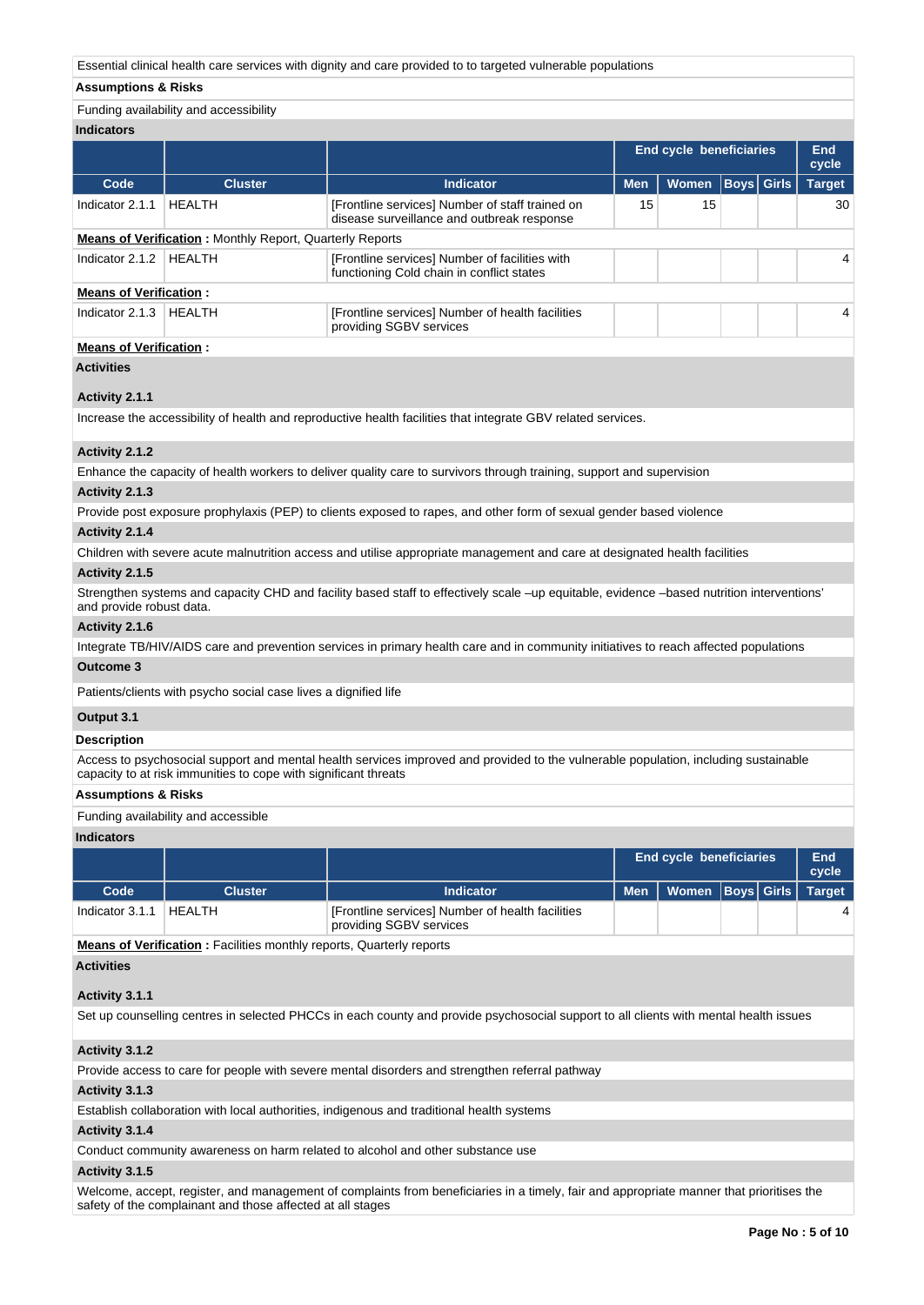# **Activity 3.1.6**

Refer complaints that do not fall within the scope of THESO mandate to relevant party in a manner which is consistent with good practice and humanitarian principles

**Additional Targets :**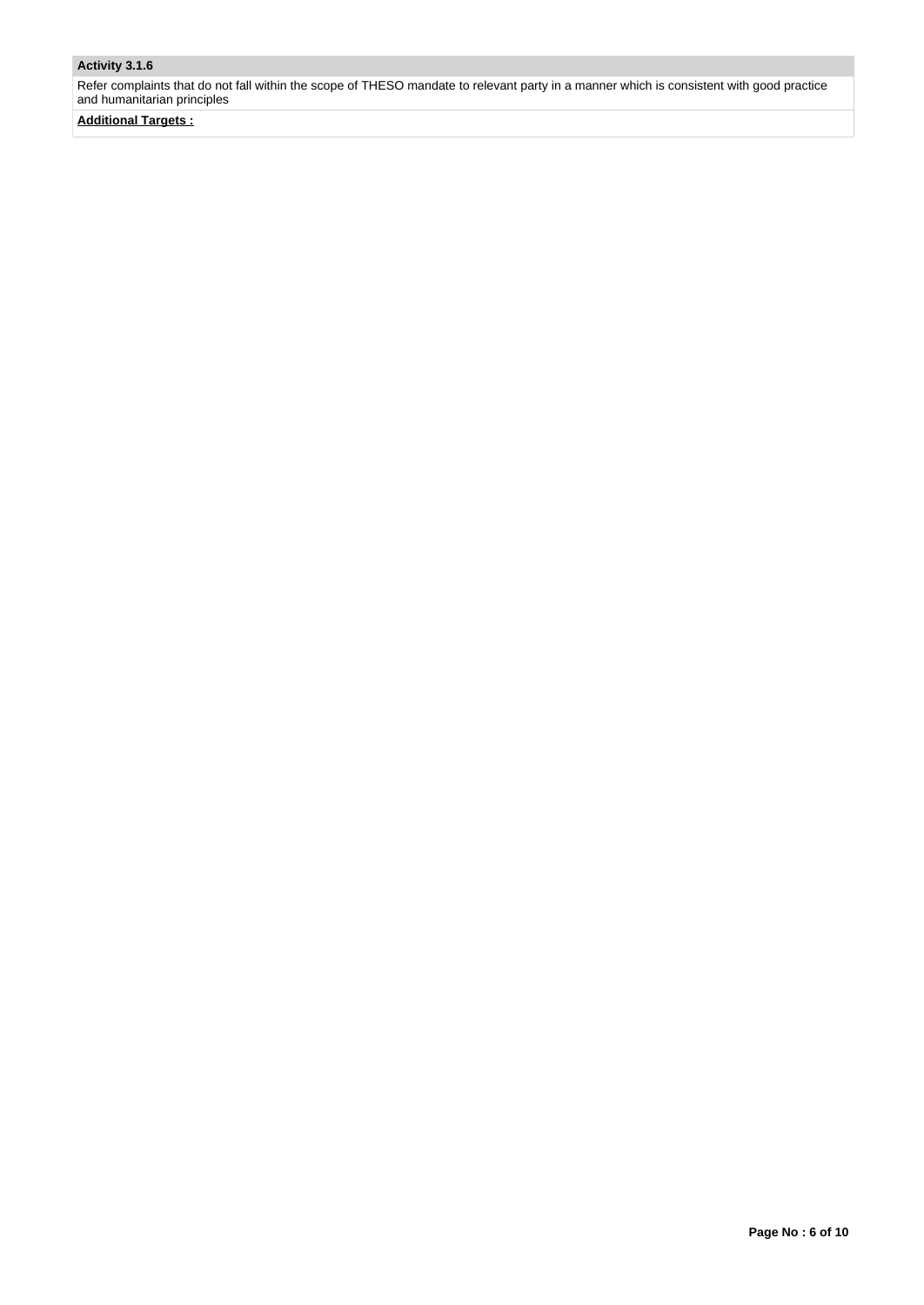# **Monitoring & Reporting plan**

THESO will use it health monitoring and evaluation plan from the overall organisation programme comprehensive monitoring and evaluation framework that involve short and longer term effects of the humanitarian response and related projects on the affected and wider populations. SSHF and health cluster will lead in the monitoring and evaluation of this project using health cluster designed tools as by IASC guidelines. THESO M&E Officer will regularly monitors project performance, including in relation to THESO accountability commitment and quality management system, and will communicates findings and progress reports to stakeholders, including the beneficiaries we are serving.

THESO and County Health Departments shall support SSHF in the Monitoring and Evaluation of the project in a participatory process that includes staff.

#### Internal Review Framework

THESO have its internal review Monitoring and Evaluation framework derived from the overall organization M&E system. This maintain THESO's realignment to the overall goals and objectives of the project.

#### Field Visits

THESO shall carry out monthly and quarterly visits to the various health facilities. The visits shall also be collaborated by SSHF and mobilized through Jonglei State Ministry of Health in participation of county health departments.

The monthly visit shall be synergized with CMEs that shall supplement and fill in the health services delivery gaps. The monthly CME shall be coordinated by THESO through the office of the SMoH and co facilitated by county health departments. CMEs shall be facilitated by the health staff members that have already received trainings in IMCI, IDSR, HIMS, DHIS, IECHC etc monthly. This is to foster total facility exposure of health and nutrition issues. The CMEs shall be conducted at the health facilities after the check list assessment has been done. After every two (2) months, THESO technical team shall carry out a check list assessment. The M&E Officer shall use defined documents to gather community/beneficiaries' expectations, complaints, and feedback on project implementation to learn and continuously improve on services delivery.

During the visits the visiting technical team mentioned above shall have a checklist that shall be used to evaluate the equipment, supplies and the infrastructure where these services are being offered. The Health facilities in charges shall be requested to generate a report based on the findings from the visit and shall forward this report to the office of the State Ministry of Health and avail a copy of the same to **THESO** 

#### Reporting plan

All THESO staffs are expected to produce weekly and monthly reports of the activities implementation including beneficiaries / community feedback on project implementation. These reports are to be compiled by the project leaders into quarterly reports that in turn contribute to the bi-annual report. NB. In health facilities with suspected outbreak and or health emergency, health reports shall be submitted based on any new event that unfold to SMoH, OCHA, health Cluster lead and co-lead

THESO shall prepare monthly, quarterly and biannually narrative and financial reports on the progress of the project. The tools that shall be used are to be designed by THESO and SSHF. These tools shall capture information in the periods mentioned. These reports shall be generated from the field reports that shall be generated by the field health officers. The field officers shall then forward these reports through the medical coordinator to the Health Manager, SMoH and THESO programme director then compile an overall narrative report of the whole project and forward this report to the health Cluster Lead, Co-Lead, SMoH, MoH and OCHA. The reports shall all be sent together with the financial reports, M&E reports on a monthly, quarterly and biannual basis by the end of the 1st week of the next month or as per health cluster guidance.

#### **Workplan**

| <b>Activitydescription</b>                                                                                                                                                                  | Year | $\overline{2}$ | $\mathbf{3}$ |   | 5 <sub>1</sub> |              | $6$ $7$ $1$ |          | 89101112     |  |  |
|---------------------------------------------------------------------------------------------------------------------------------------------------------------------------------------------|------|----------------|--------------|---|----------------|--------------|-------------|----------|--------------|--|--|
| Activity 1.1.1: Timely distribution of drugs nutrition supplies, equipment and other<br>essential supplies to all health facilities to provide integrated health services to<br>populations | 2017 |                |              | X | X              | X            | X           | X.       | ΙX           |  |  |
| Activity 2.1.1: Increase the accessibility of health and reproductive health facilities<br>that integrate GBV related services.                                                             | 2017 |                |              | x | X              | <sup>X</sup> | <u> x  </u> | <b>X</b> | $\mathsf{X}$ |  |  |
| Activity 3.1.1: Set up counselling centres in selected PHCCs in each county and<br>provide psychosocial support to all clients with mental health issues                                    | 2017 |                |              | X | X              | X            | ΙX.         | <b>X</b> | $\mathsf{x}$ |  |  |

### **OTHER INFO**

# **Accountability to Affected Populations**

• Leadership/Governance: The Health Support Organisation will ensure needs of the affected populations are integrated timely in monitoring and evaluations, trainings and partnership agreements with South Sudan Humanitarian Fund and accurate reporting.

• Transparency: Beneficiaries and community meetings on regular bases to access quality of services provided by THESO, cluster meeting attendance, weekly and monthly reporting to health cluster about activity progress.

• Feedback and complains: THESO will ensure feedback and complains mechanism is open to improve project performance from

stakeholders, partners and the community. Thus, enhance affected populations to play an active role in the decision-making processes that affect them through the establishment of clear guidelines and practices to engage them appropriately and ensure that the most marginalised and affected is represented and have influence through the project implementation.

• Monitoring of project progress will be conducted on daily, weekly, monthly, quarterly basis as a way of measuring programme success, this will involve affected populations, feeding learning back into the organisation on an ongoing basis and reporting on the results of the process. • Work in partnership with other stakeholders in achieving this project results through information sharing, coordination meeting at both state and National levels, bi weekly cluster meeting attendance and monthly Health progress reporting to Health Cluster.

• THESO will provide just distribution of resources as per guidance of community members, create or strengthen networks of relationships across divisions, use participatory processes for decision making, support traditional or indigenous mechanisms for conflict resolution and reconciliation, inclusion of diversity of ethnic or religious groups, gender, or youth in programme activities and leadership structures.

#### **Implementation Plan**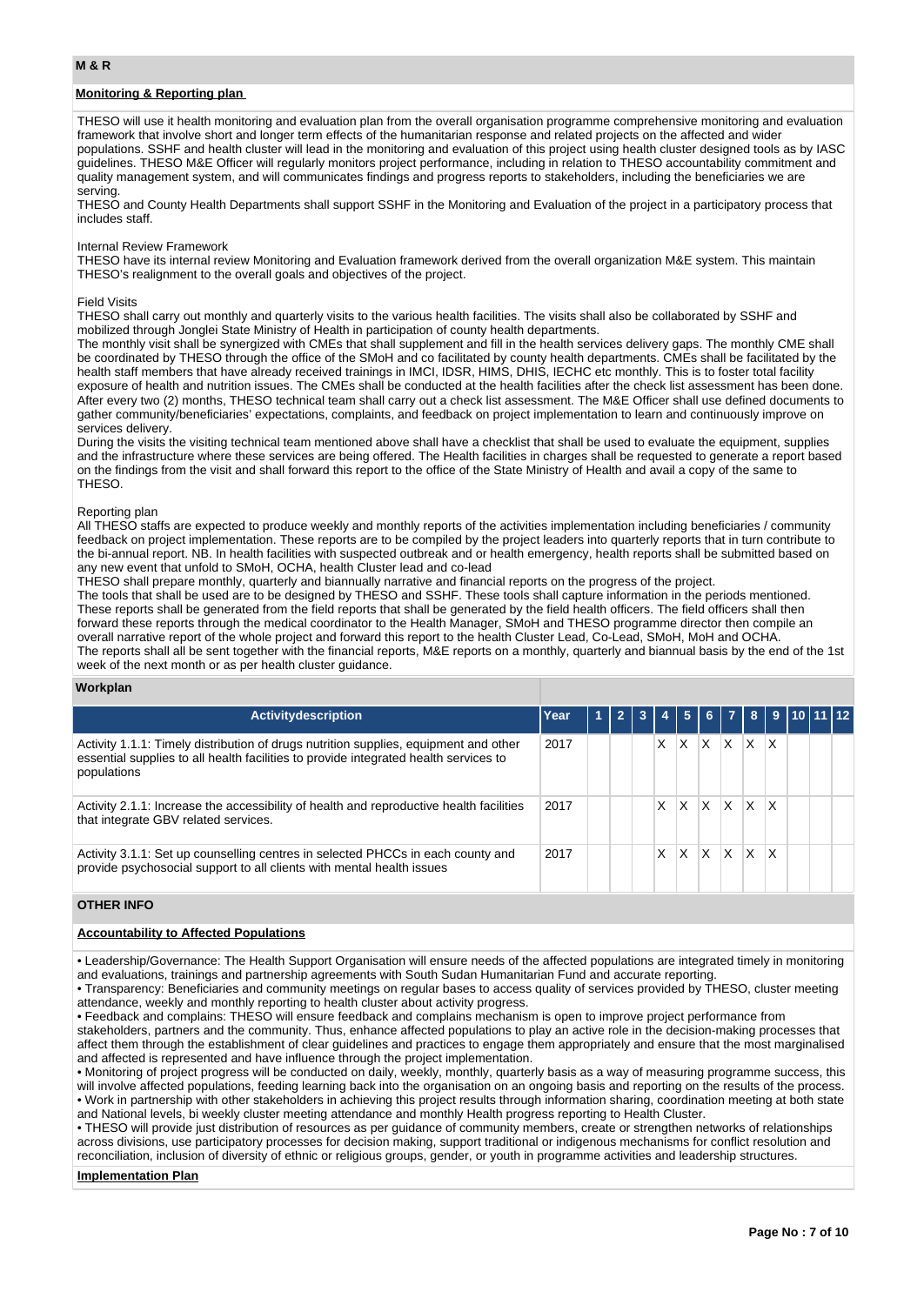THESO will continue to work in partnership with Ministry of Health centrally and at state level alongside the County Health Departments, community leaders, and health facility staff in order to plan, implements, and monitor various activities that will promote health indicators and community health status growth with the three expected results. Within this strategy, THESO has a strong monitoring and evaluation (M&E) component that will focus on conducting supervisory visits to all facilities, tracking drugs, and essential supplies, EPI, ANC, and other medical supplies, providing weekly IDSR and monthly HIMS reporting and communications to key stakeholders, and supporting facility staff on improvements of health facilities and operations management.

#### Strategy 1: Improve access to essential health care for conflict affected and vulnerable populations

THESO will continue to provide support to improve access and availability of essential health services and supplies at all facilities, through logistics, human resources, and training to conflict affected and vulnerable populations. THESO intends to provide comprehensive PHC services with priorities given to, EPI, ANC, safe delivery, PNC, PEP, management of GBV cases, and treatment of common illnesses including malaria, acute respiratory infections, and diarrhea, among others through four PHCCs.

Strategy 2: Essential clinical health services are inclusive and implemented with dignity targeting specific needs of vulnerable population It is our collective responsibility as THESO to uphold the dignity and rights of all affected persons, particularly to reach those who are most at risk provide them with the much needed essential clinical health services in an inclusive manner with dignity. THESO will ensure that health services are provided impartially, without bias or discrimination based on age, gender, race, ethnicity or religion in all health facilities and communities within the implementation areas to provide specialized services. including provision of Immunization targeting all children under-fives and women of reproductive age members of the crisis-affected population to build individual and community resilience. Along with intensive dialogue focusing on the county management strategies, each facility will be adequately equipped and staffed to manage all health related emergency services. Staff, depending on their roles, will undergo topical trainings intended to improve their ability to assess, treat, or refer patients/clients as needed. Through supervisory visits, all facilities will be monitored with suggestions for improvement discussed.

#### Strategy 3: Improve access to psychosocial support and mental health services for vulnerable people

In these two targeted counties, people are affected in different ways during the conflict and require different kinds of mental health and psychosocial support. THESO will use community and family structures to promote well-being and the protection of women, children and other vulnerable groups. Additionally, individuals and groups at risk, such as women and girls, may benefit from focused person-to-person services, such as counselling, case management and emotional and practical support provided by trained community or social workers at the PHCCs. Finally, a smaller proportion of the population, who suffer from specific mental health issues, will require specialized services delivered by mental health professionals, such as a psychologist or psychiatrist in a manner which is appropriate to the local social and cultural context. THESO will set two (2) one-stop centre to provides integrated/holistic services for survivors of GBV, so the survivor does not have to travel to multiple sites, face stigma or retell their experience multiple times. These spaces will be attached to major referral PHCCs that will provide a range of services including legal, psychosocial, health and security.

# **Coordination with other Organizations in project area**

| Name of the organization                                          | <b>Areas/activities of collaboration and rationale</b> |
|-------------------------------------------------------------------|--------------------------------------------------------|
| Tear Funds                                                        | Nutrition and WASH                                     |
| Save The Children                                                 | Protection                                             |
| Care International                                                | Livelihood and Food Security                           |
| <b>Environment Marker Of The Project</b>                          |                                                        |
| B+: Medium environmental impact with mitigation (sector guidance) |                                                        |

#### **Gender Marker Of The Project**

2a-The project is designed to contribute significantly to gender equality

#### **Justify Chosen Gender Marker Code**

THESO has a gender sensitive team who designed the live saving emergency health response plan with focused to offer mainstreaming of protection in our health and nutrition services to women, girls, boys and men who often have different needs, face different threats and have different skills and aspirations during project implementation.

This project sheet offers real and practical process taken on identifying and addressing the differing needs and situations of women, girls, boys and men; in other words, being sensitive to gender issues in humanitarian crises.

The project was designed to make concerns and experiences of women, girls, boys and men an integral dimension of the core elements of the project: gender analysis in the needs assessment was conducted to leads to gender⊡responsive activities and related gender outcomes. This careful gender mainstreaming in our health project design will facilitates gender equality then flowing into project implementation, process monitoring, evaluation and leaning.

### **Protection Mainstreaming**

**Country Specific Information**

### **Safety and Security**

**Access**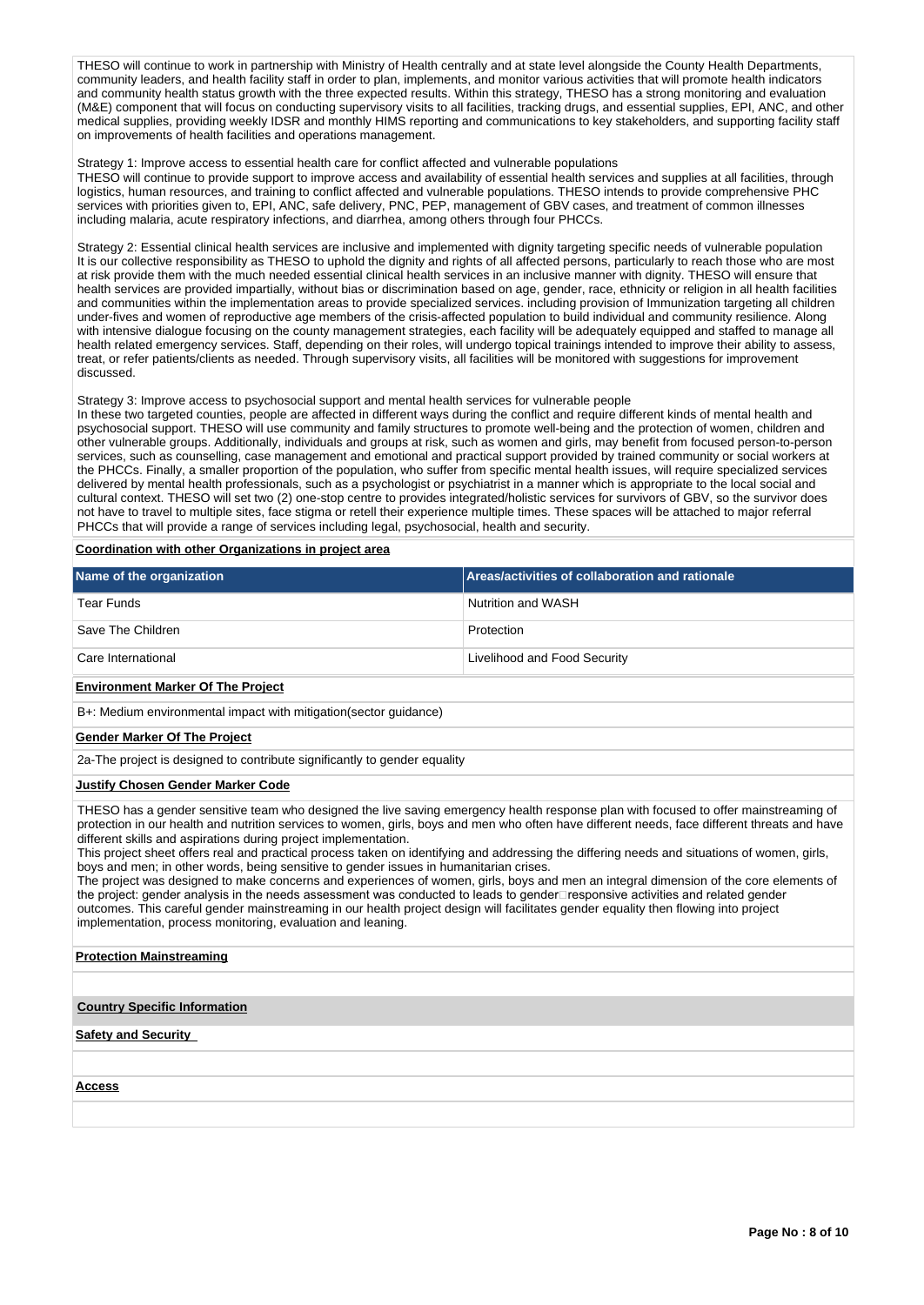# **BUDGET**

| DUVGEI |                                                                                                                                                                                                                                                                                                                           |   |                  |                       |                                          |                                    |                   |
|--------|---------------------------------------------------------------------------------------------------------------------------------------------------------------------------------------------------------------------------------------------------------------------------------------------------------------------------|---|------------------|-----------------------|------------------------------------------|------------------------------------|-------------------|
| Code   | <b>Budget Line Description</b>                                                                                                                                                                                                                                                                                            |   | $D / S$ Quantity | Unit<br>cost          | <b>Duration</b><br><b>Recurran</b><br>ce | $\frac{9}{6}$<br>charged<br>to CHF | <b>Total Cost</b> |
|        | <b>Staff and Other Personnel Costs</b>                                                                                                                                                                                                                                                                                    |   |                  |                       |                                          |                                    |                   |
| 1.1    | <b>Clinical Officers</b>                                                                                                                                                                                                                                                                                                  | D |                  | $4 \mid 1,150$<br>.00 | 6                                        | 100.00                             | 27,600.00         |
|        | Incharges of primary health care centers and act as the focal person for the designated health facility. HE/She is responsible for<br>the day today functionality of the health facility conduct clinical management of complicated cases and refers complex cases to<br>hospital level for further management management |   |                  |                       |                                          |                                    |                   |
| 1.2    | <b>Nurses</b>                                                                                                                                                                                                                                                                                                             | D |                  | 4 700.0<br>0          | 6                                        | 100.00                             | 16,800.00         |
|        | Provide nursing services to outpatients and inpatients patients and clients accessing health care services                                                                                                                                                                                                                |   |                  |                       |                                          |                                    |                   |
| 1.3    | <b>Midwives</b>                                                                                                                                                                                                                                                                                                           | D |                  | 4   800.0<br>0        | 6                                        | 100.00                             | 19,200.00         |
|        | Provide daily antenatal and postnatal care services at PHCCs and hospital level and refers complicated cased to clinical officers<br>and doctors for further management.                                                                                                                                                  |   |                  |                       |                                          |                                    |                   |
| 1.4    | Laboratory Technicians                                                                                                                                                                                                                                                                                                    | D |                  | 4 700.0<br>$\Omega$   | 6                                        | 100.00                             | 16,800.00         |
|        | Provide daily laboratory diagnostic tests of routine medical requests from doctors and clinical officers to confirm suspected<br>diseases based on clinical diagnosis and samples testing of suspected notifiable diseases                                                                                                |   |                  |                       |                                          |                                    |                   |
| 1.5    | Vaccinators                                                                                                                                                                                                                                                                                                               | D |                  | 4 100.0<br>0          | 6                                        | 100.00                             | 2.400.00          |
|        | Responsible for daily vaccinations and immunization of children under fives and women of reproductive age                                                                                                                                                                                                                 |   |                  |                       |                                          |                                    |                   |
| 1.6    | <b>Medical Coordinator</b>                                                                                                                                                                                                                                                                                                | S | 1                | 0.00                  | 1                                        | 100.00                             | 0.00              |
|        | Responsible for project implementation, monitoring and evaluation, Monthly, Quarterly, and Final Project reporting                                                                                                                                                                                                        |   |                  |                       |                                          |                                    |                   |
|        | <b>Section Total</b>                                                                                                                                                                                                                                                                                                      |   |                  |                       |                                          |                                    | 82,800.00         |
|        | <b>Supplies, Commodities, Materials</b>                                                                                                                                                                                                                                                                                   |   |                  |                       |                                          |                                    |                   |
| 2.1    | Transportation of drugs and medical supplies                                                                                                                                                                                                                                                                              | D |                  | 2 5,000<br>.00        | $\mathbf{1}$                             | 100.00                             | 10,000.00         |
|        | Transportation of drugs supplies from Juba to filed locations and THESO will use UNHAS and or MAF to transport the supplies to<br>the field                                                                                                                                                                               |   |                  |                       |                                          |                                    |                   |
| 2.2    | Provision of ANC services to pregnant and expectant mothers                                                                                                                                                                                                                                                               | D |                  | 4 276.0<br>0          | 6                                        | 100.00                             | 6,624.00          |
|        | This cost is for facilitating community mobilization and sensitization of pregnant and expectant mothers to attend ANC services<br>and deliver from health facilities assisted by midwives in four PHCCs.                                                                                                                 |   |                  |                       |                                          |                                    |                   |
| 2.3    | Provision of EPI services to children under fives and women of   D<br>reproductive age                                                                                                                                                                                                                                    |   |                  | 4 276.0<br>0          | 6                                        | 100.00                             | 6,624.00          |
|        | This cost is to provide daily incentives of two vaccinators who will conduct immunization and vaccination services outreaches to<br>children under-fives and women of reproductive age remote hard to reach areas within the catchment areas of the four PHCCs<br>during the project period.                              |   |                  |                       |                                          |                                    |                   |
| 2.4    | Conduct training of health staff on integrated diseases<br>surveillance and response                                                                                                                                                                                                                                      | D |                  | $1 \mid 2,790$<br>.00 | 2                                        | 100.00                             | 5,580.00          |
|        | Cost for 3days training 20 health staff and county health department on integrated disease surveillance and reporting from the<br>two areas in Bor town                                                                                                                                                                   |   |                  |                       |                                          |                                    |                   |
| 2.5    | Conduct training of health staff on clinical management of<br>SGBV and Psychosocial management                                                                                                                                                                                                                            | D |                  | $1 \mid 2,790$<br>.00 | $\overline{2}$                           | 100.00                             | 5,580.00          |
|        | cost for 3days training of 20 health staff on clinical management of sexual gender based violence and psychosocial support<br>management in Bor town.                                                                                                                                                                     |   |                  |                       |                                          |                                    |                   |
|        | <b>Section Total</b>                                                                                                                                                                                                                                                                                                      |   |                  |                       |                                          |                                    | 34,408.00         |
| Travel |                                                                                                                                                                                                                                                                                                                           |   |                  |                       |                                          |                                    |                   |
| 5.1    | Monthly flights of M&E Officers to and from field sites                                                                                                                                                                                                                                                                   | D |                  | 2 200.0<br>0          | 12                                       | 100.00                             | 4,800.00          |
|        | Monthly flights of M&E Officer from Juba to Field Sites                                                                                                                                                                                                                                                                   |   |                  |                       |                                          |                                    |                   |
| 5.2    | Monthly flights of Medical Coordinator to and from field sites                                                                                                                                                                                                                                                            | D | 1 <sup>1</sup>   | 200.0<br>0            | 12                                       | 100.00                             | 2,400.00          |
|        | Monthly flights of Medical Coordinator to and fro field sites to access progress of project implementation and identification of<br>challenges facing implementation of project activities                                                                                                                                |   |                  |                       |                                          |                                    |                   |
| 5.3    | Quarterly flights of Health Program Manager to and from field<br>sites                                                                                                                                                                                                                                                    | D |                  | 1 200.0<br>0          | 2                                        | 100.00                             | 400.00            |